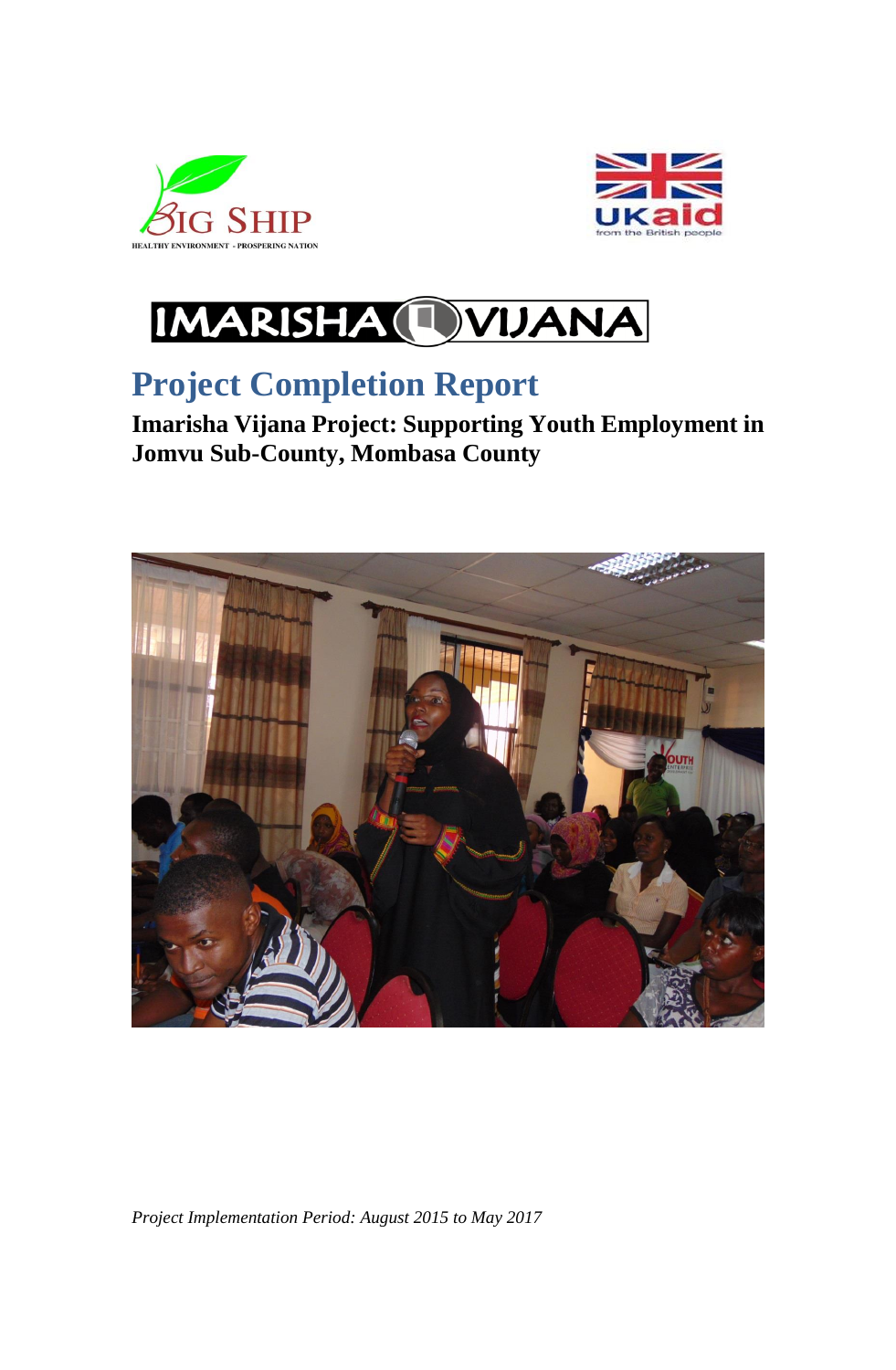*Submitted to Kuza Project in May 2017*

# **TABLE OF CONTENTS**

| <b>EXECUTIVE SUMMARY</b>       | 3                            |
|--------------------------------|------------------------------|
| <b>CONTEXT AND BACKGROUND</b>  | $\overline{\mathbf{4}}$      |
| <b>OBJECTIVES</b>              | $\overline{\mathbf{4}}$      |
| PROJECT TARGET GROUPS          | $\overline{\mathbf{4}}$      |
| <b>IMPLEMENTATION APPROACH</b> | 5                            |
| <b>PROJECT RESULTS</b>         | 9                            |
| <b>PROJECT IMPACT</b>          | <u>12</u>                    |
| <b>CHALLENGES</b>              | 13                           |
| <b>LESSONS LEARNT</b>          | 14                           |
| <u>FINANCIAL EXPENDITURE</u>   | ERROR! BOOKMARK NOT DEFINED. |
| <b>VALUE FOR MONEY</b>         | ERROR! BOOKMARK NOT DEFINED. |
| <b>SUSTAINABILITY</b>          | 14                           |
| <b>ASSETS</b>                  | ERROR! BOOKMARK NOT DEFINED. |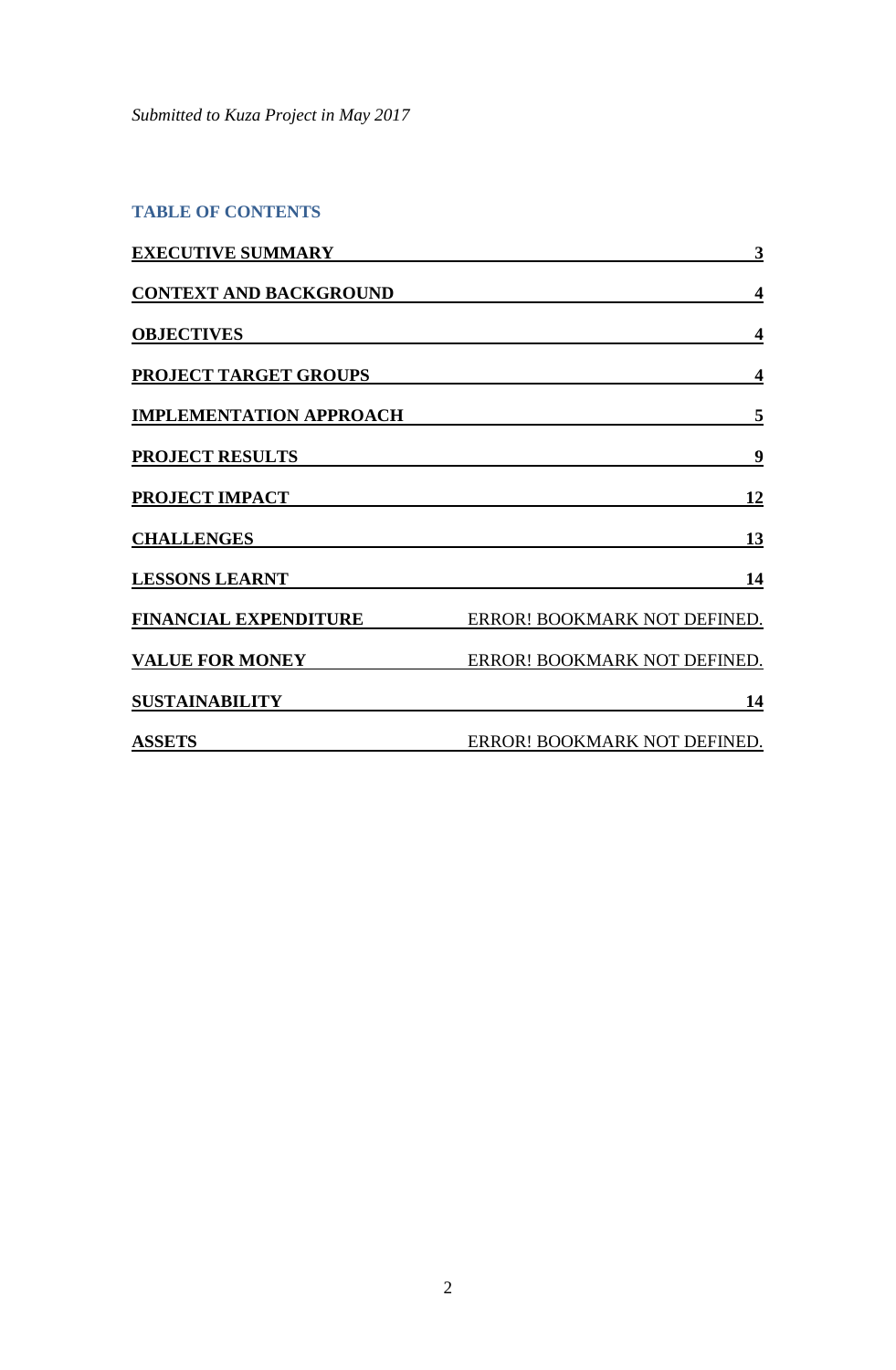#### <span id="page-2-0"></span>**EXECUTIVE SUMMARY**

Imarisha Vijana is a KUZA project committed to fight youth unemployment in Mombasa within the overall approach of enhancing employment creation and development of marketable skills. It is a one stop service location for Mombasa youth to provide information, advice and career guidance as well as training and mentoring with the aim of enabling the youth to get employment or become self-employed. It prepares them through the necessary tools and relying on their own or informal sector. It is open and responsive to youth questions and concerns on a continuous bas is.

Over the project implementation period, the organization was able to directly reach out to over 3000 youth through a number of mobilization strategies such as engaging community opinion leaders, holding community barazas, road shows among others. A total of 1665 youth were registered during the project period out of which 94% met the selection criteria where they were assessed and guided towards the projects interventions. Around 90 youth were taken through vocational skills training such as Parapet professional cleaning services, industrial garment making, hair dressing, and driving. Currently around 5 youths are undergoing an on the job training on car maintenance in Bangladesh while 10 are undergoing dress making in partnership with World Vision Kenya.

Various youths were also taken through attachments under several corporates such as slapper shoe company, EPZ for industrial garment making, Abson motors, Weichai garage, Chai mega, TSC, Jubilee Insurance, Dlight solar lamps, Bollore among others; the nature of employments were mainly casual jobs and sales. Local businesses were also engaged and provided a great learning opportunity for the youth who were interested in learning how to start and run their own businesses. A total of 210 beneficiaries went through mentorship at the LMITC, of these 99 were female and 111 were male. All the 531 youth that went through the business skills and enterprise development training/CST were exposed/informed of prospective financiers through information sessions that were conducted after the trainings through involving micro financial institutions.

The organisation observed a few lessons learnt among them: 1) Technical education and vocational training being key in empowering the youth to take employment opportunities (including self- employment), also advising them to form groups as being essential since most government opportunities and micro financial organisations mostly support youth in groups. 2) A model of communication to the youth will not only help them be informed of available opportunities but also build trust among them to utilize the centre services. On the other hand, some of the challenges realised are and not limited to lack of start-up capitals for some of the youth interested in entrepreneurship and inadequate skills for the youth to be linked to companies within the sub county.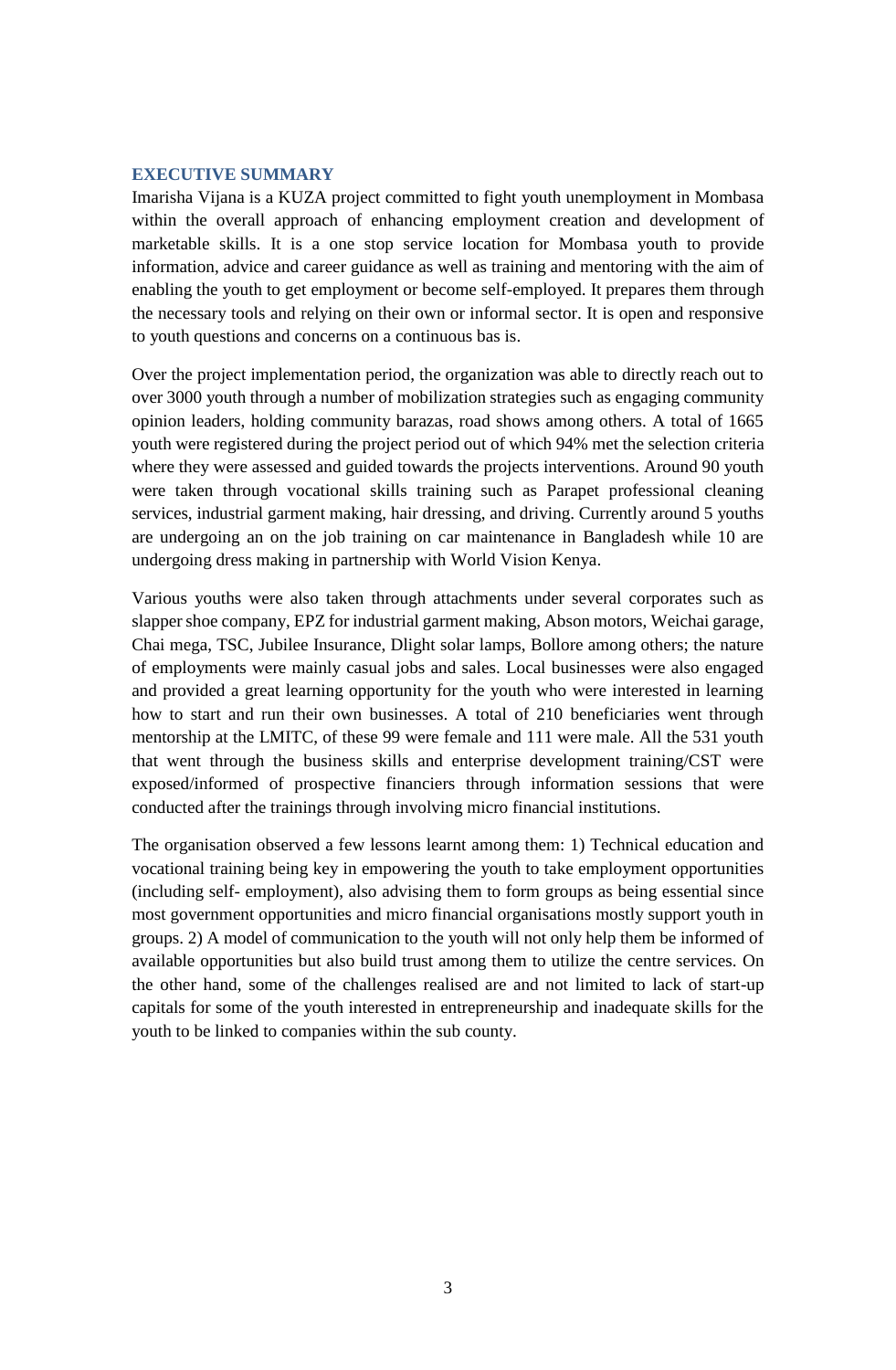#### <span id="page-3-0"></span>**CONTEXT AND BACKGROUND**

Jomvu Sub County lies on the western side of Mombasa County and has a population of 117,487 and an area coverage of 29 Km<sup>2</sup> (KBS, 2009). Typical Jomvu youth hardly went beyond primary education and this is worse for the girl child. The culture confines women to house hold chores leaving very little space for academic advancement. Most of the challenges faced in the community include inadequate formal education and poverty which has resulted to early pregnancies, drug abuse, and crime especially the youth of between the ages of  $16 - 30$  years. Most of the families within this sub county belong to a low social class and mainly work as casuals in the existing industries and Container Freight Companies. These challenges have built a solid foundation for large scale unemployment in Mombasa which is rampant, affecting many young women and men which Big Ship CBO has been on the forefront in addressing.

Big Ship is a community based organisation that deals with environmental conservation projects while integrating it with community empowerment. One of the objectives of the organisation is; *to promote economic empowerment of local communities through urban livelihood initiatives.* It is through this objective that the organization has for the past 9 years been implementing economic empowerment projects to youth and women groups through mentorships and creating awareness on the available government support. Other initiatives that have been implemented have been on peace building campaigns and Kazi Kwa Kwa Vijana campaigns in partnership with other like-minded organizations*.* 

Through its many initiatives it has become an organization of long standing reputation and has clearly positioned itself as a renowned centre of support for youth empowerment programs in the larger Mombasa County and beyond. The Imarisha Vijana programme related very well with the vision of the organization and continues to benefit from the wealth of experience that Big Ship CBO has accumulated in matters of youth empowerment over the years. Through the Imarisha Vijana project, the organization was able to offer a comprehensive package of services to the youth to increase their skills and consequently enhance their labour market opportunities in terms of finding a job or starting their own business.

#### <span id="page-3-1"></span>**OBJECTIVES**

The objectives of the project in Mombasa County were:

- 1. To improve the skills and employability of young women and men in Mombasa County.
- 2. To increase the availability of, and access to, opportunities for employment and entrepreneurship.

In turn, these measures were intended to lead to long-term employment, increased incomes, and ultimately reduced poverty levels.

#### <span id="page-3-2"></span>**PROJECT TARGET GROUPS**

The project targeted youth that met the selection criteria outlined below:

- Youth between 18 and 30 years of age
- Youth who had low income below 10,000 KES per month
- Emphasis on young women (50%)
- Youth with below tertiary education (form-four and below)
- Belonging to the indigenous coastal population (70%)
- The inclusion of disabled persons (2%)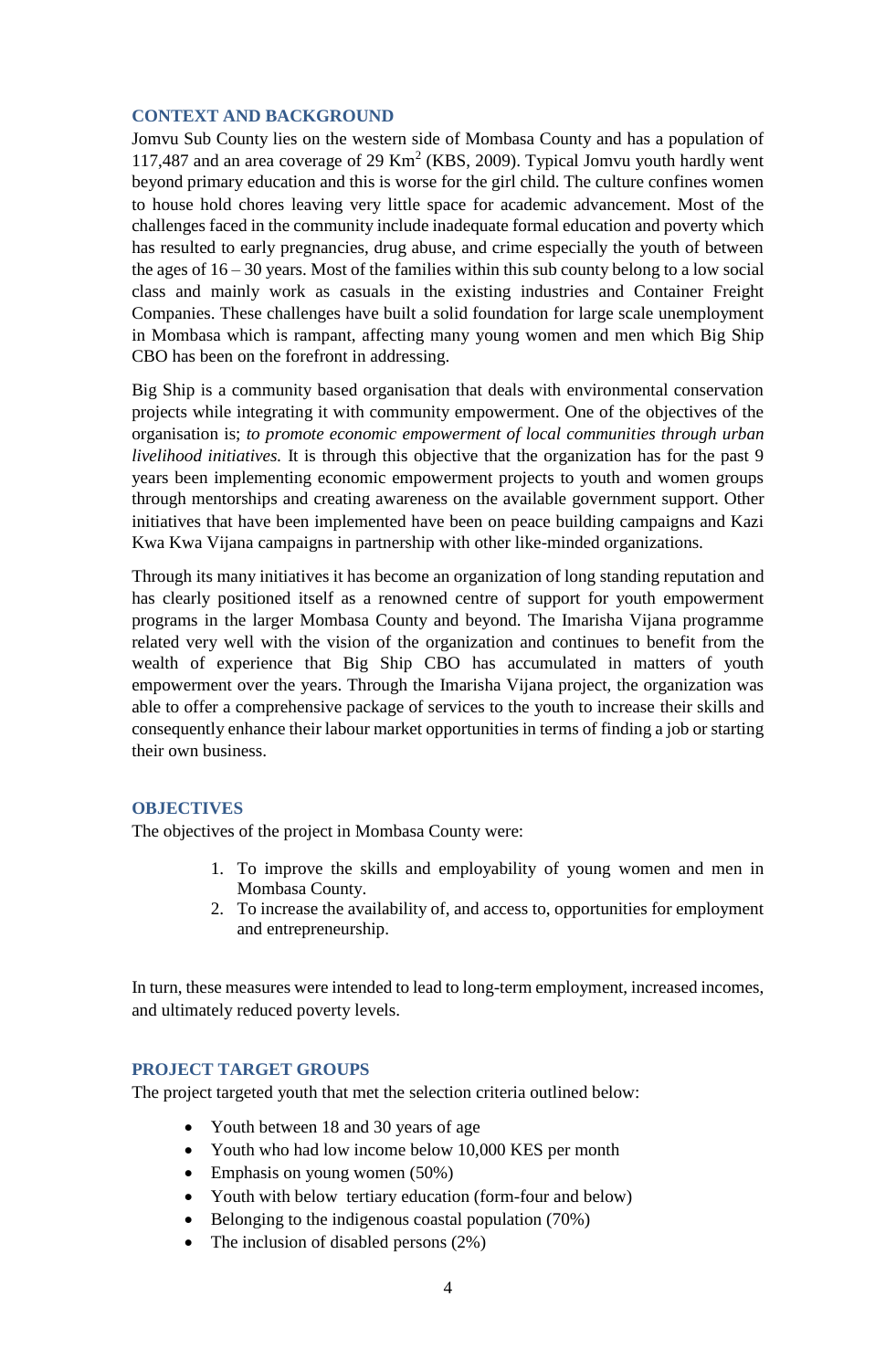#### <span id="page-4-0"></span>**IMPLEMENTATION APPROACH**

The Labour Market Information and Training Centre (LMITC)/Imarisha Vijana was a drop-in, one-stop service centre that provided various services including information, advice, career guidance, training, referral services and mentoring for youth within Jomvu sub-county with the aim of assisting them in successfully searching for a job or starting their own small businesses.

The Big Ship CBO Imarisha Vijana centre was located in Mikindani area a central and accessible point for all youth within Jomvu sub-county. The centre targeted young women and men that met the laid out selection criteria and provided them a platform where they were empowered with the necessary tools and skills to find a job or become self-employed through their own initiative.

#### **Staffing**

The project was headed by the program director who was the overall supervisor/manager, a program coordinator who led in implementation of the project and supervised the Career Guidance Officer, A livelihood officer who was Responsible for exploring private sector partnerships and internships/attachments, a finance manager who oversaw the budgets and submitted the financial statements and documentations to KUZA and a Career Guidance Officer ( full time role), who was the officer in charge of guiding the youth towards realistic career goals and coordinating the day to day activities of the Imarisha Vijana centre. She was responsible for mobilizing, recruiting /registering and provided career guidance to the marginalised youth. She also provided job information, career advice and market opportunities to the youth.



The Imarisha Vijana project was designed to be a comprehensive package of services, which were collectively offered to the youth to increase their skills and consequently enhance their labour market opportunities. The comprehensive package included the following services:

#### **1. Career Guidance**

The Big Ship Imarisha Vijana centre deployed a career guidance officer who mobilized youth from all over Jomvu sub-county, recruited/registered them and then offered career guidance to the marginalised youth. The youth were provided with job information, career advice and up to date market opportunities. This ensured that the youth were guided towards realistic career goals and a plan to set out their journey.

## **2. Mentoring**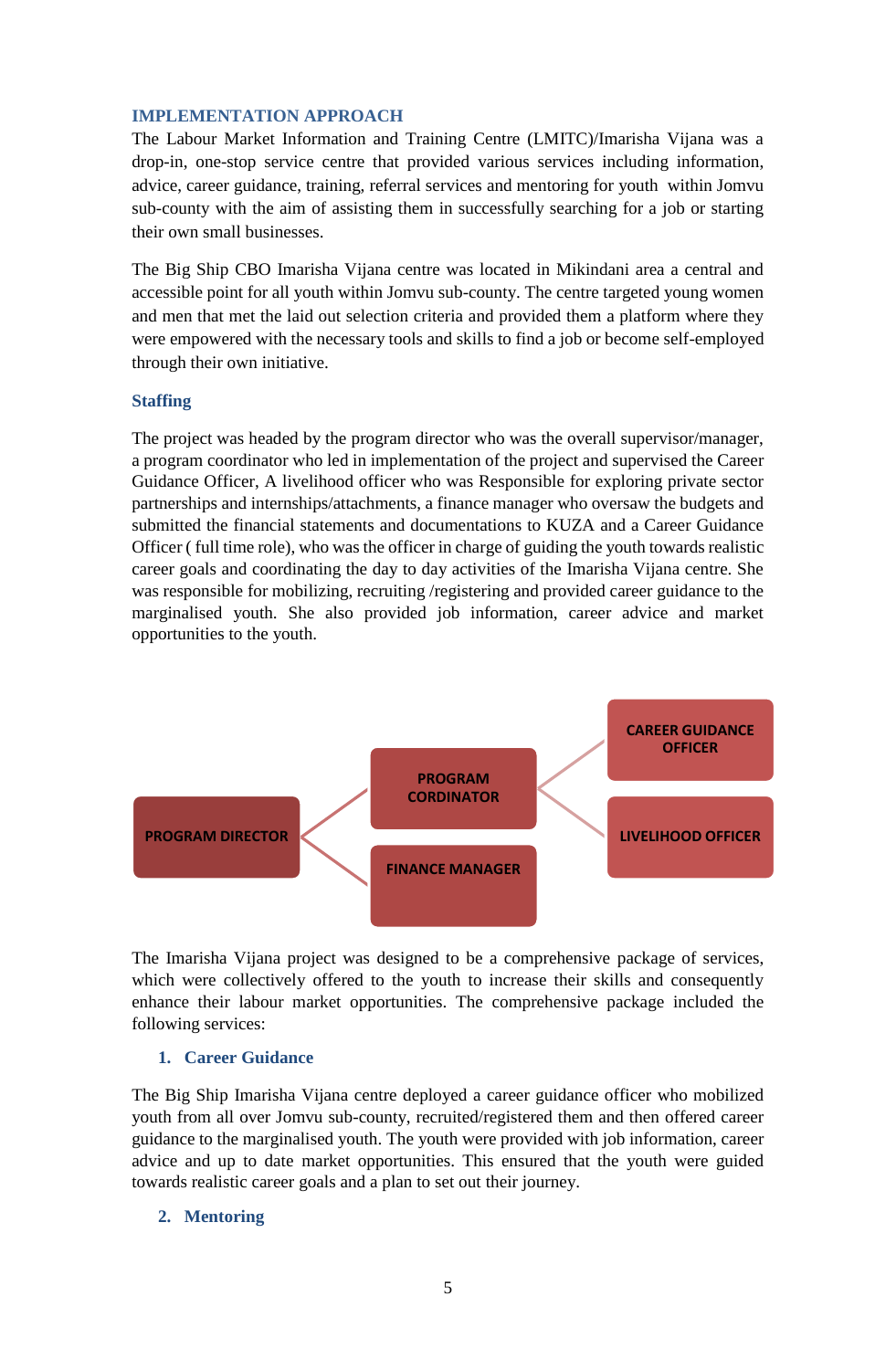Mentoring is considered one of the key pillars of supporting youth towards finding a job or starting a business. This is particularly so because mentoring is an on-going process. It was an optional service offered mainly to the youth who had existing businesses or were about to start up. The Big Ship Imarisha Vijana programme outsourced mentors to provide these services to the project participants. The mentors guided the youth towards their respective career paths. Through this project, Big Ship staff attended a capacity building workshop to empower them with the skills to mentor the youth. This came in handy as the trained staff also took up mentorship role. A total of 210 youth benefited from the mentorship which was conducted by Undugu mentorship Initiative and consultant Mujahids.

## **Referral Services**

The referral services included linking youth to business loans from the many different providers in the market, linking youth to internships/attachments or linking youth to vocational/technical skills from the TVET institutions. Over the implementation period Big Ship CBO took the responsibility of forming reliable partnerships with various stakeholders in ways that enabled the centre to link Imarisha Vijana trainees to loans, attachments/jobs and TVET opportunities.

## **3. Training**

The organization focused its attention on both soft skills and hard skills training. Working with the end in mind, the centre was able to identify skills gaps and opportunities that could provide opportunities for the youth. The training programmes were either based in the centre for the soft skills training or based at different institutions for the technical skills training. The training programmes offered at the Big Ship Imarisha Vijana centre include:

- Computer Maintenance
- Computer packages
- Business skills and enterprise development
- Career skills training
- Professional cleaning and housekeeping
- Industrial garment making
- Hair dressing and beauty
- Driving

The major objective of LMITC was to reach out to 800 marginalized youth of Jomvu Sub County, empower them with skills and provide linkages that would give them an opportunity to employment or self-employment

The Big Ship LMITC worked at achieving the project goals listed below:

- Prepare marginalised youth through training and other support services to secure sustainable jobs or start sustainable businesses. With 40% of trainees able to secure jobs or start businesses.
- Train a total of 800 youth by end of the programme i.e. 500 youth on entrepreneurship and career skills training,140 youth with technical training and vocational skills,150 youth on computer packages and maintenance
- Develop sustainable partnerships between private sector players and training institutions leading to job placements/ funding opportunities.

Over the project implementation period various approaches and activities were utilized to ensure that the end results were met in the most sustainable and beneficial way to the youth and the overall community.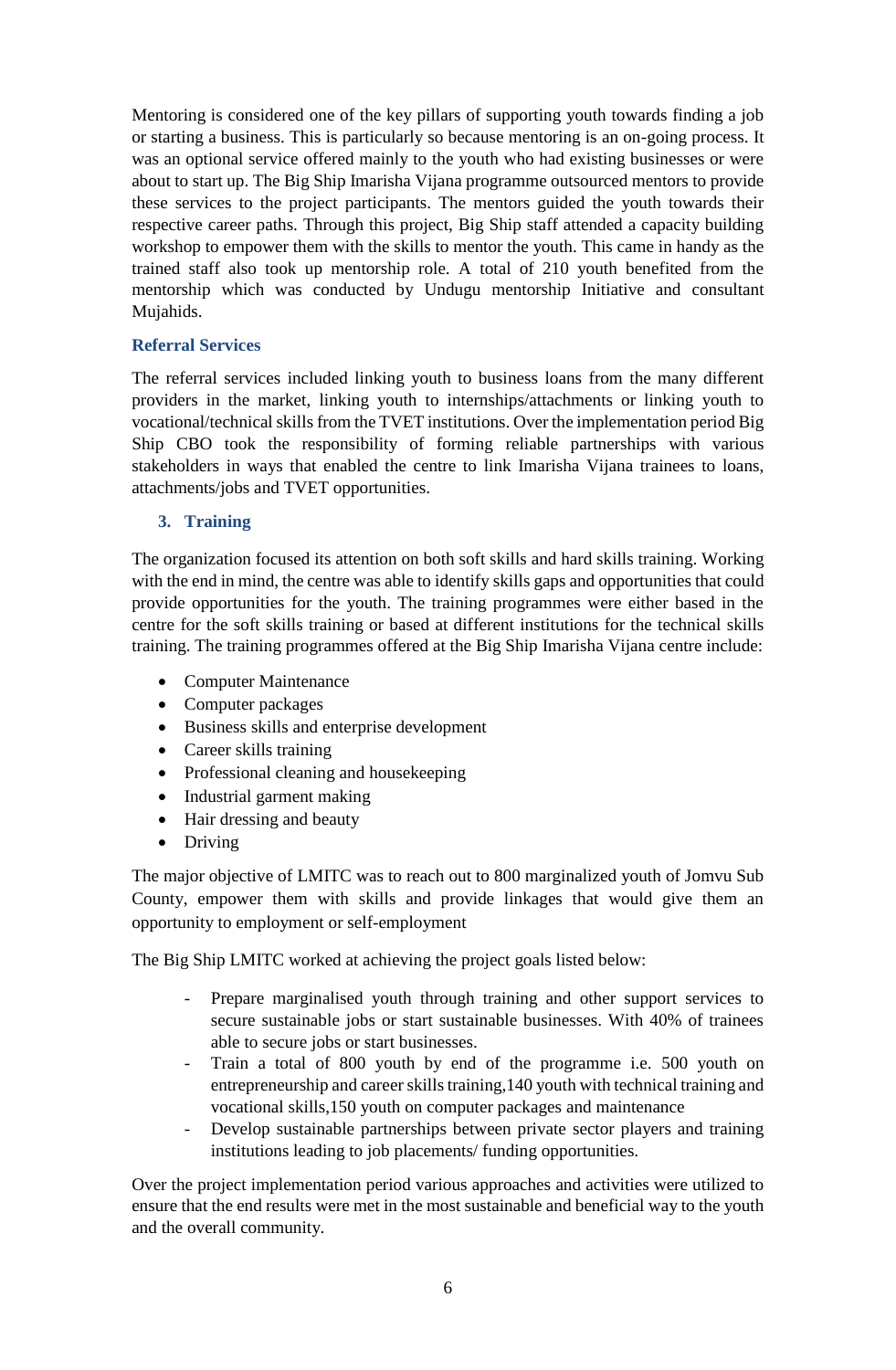## **4. Mobilization and recruitment of youth:**

Over the project implementation period, the organization was able to directly reach out to over 3000 youth through mobilization. The Big Ship team devised a couple of strategies in quarterly action plan activities then set out to reach the community with the information on the services of the LMITC and encouraged the youth to visit the centre.

A couple of strategies were deployed in this exciting core activity to ensure the project's success, these include:

- a) **Engaging the local administration:** The local chiefs from Miritini, Jomvu and Mikindani were involved mainly in linking the organization to village elders, opinion leaders and nyumba kumi initiative representatives. This created a sense of credibility of the project to the local community as they trust their leaders. Through these leaders, information was spread out during other public gatherings and meetings.
- b) **Community mobilization events:** this entailed conducting simple activation/information sharing events at the local villages where public address systems and music was used to attract and entice youth while informing the community about the Imarisha project. During these events, registration was conducted in the tents.
- c) **Door to door campaigns:** Point persons and the organizations staff conducted door to door campaigns in households within Jomvu with the help of community leaders/representatives
- d) **Distribution of fliers and posters:** fliers with information on the services of the centre were shared at events, youth meeting points, churches and other community events to inform the general public of the LMITC services with the bid to reach out to more of the target youth.
- e) **Community Barazas:** Point persons with the help of village elders mobilized youth and invited in small meeting in their villages where the CGO/livelihood officer informed the youth of the LMITC and how they could utilize it. During this meeting various misconceptions were directly addressed and the youth got to understand the project before they could register and turn out for interviews/career guidance and training.
- f) **Use of sms text:** messages were sent via mobile texts to reach out to all youth that had been mobilized or registered in the projects or other events to encourage the m to utilize the centre and inform them of the on-going services. This helped in reminding the youth to continuously seek the LMITC services.
- g) **Partnership:** with other active self- help groups and community based organizations such as BMW foundation and enabled the centre to reach out to more youth at minimal costs.
- h) **Use of mobilizers:** point persons were identified within every village and used in mobilizing the targeted youth. Point persons consisted of youth opinion leader, beneficiaries and other influential people within the community.
- i) **Referrals:** A good number of youth were referred by the beneficiaries and other institutions, faith based organizations and stakeholders that were informed of the project.

# **5. Registration and interviewing of youth**

All youth that visited the LMITC centre were registered in the registration book and recorded in the database. A total of 1665 youth were registered during the project period out of which 94% met the selection criteria. The total number of women that accessed the LMITC services is 786 which was 47% of the total walk ins registered at the LMITC.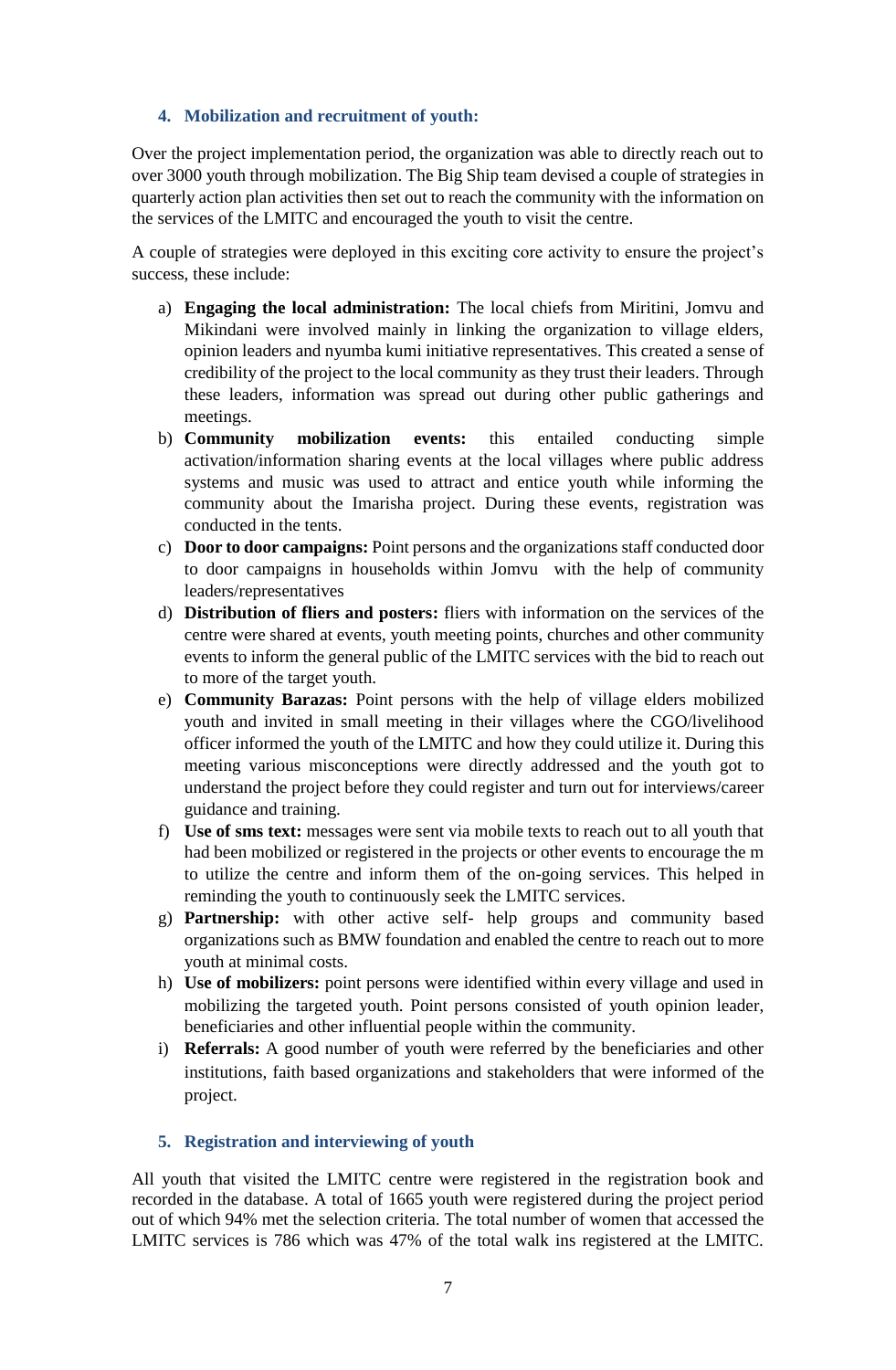Through this process the community was able to benefit from the career guidance and counselling and any other form of referral or linkage on case by case basis. Of the registered youth all those that met the project criteria were interviewed, assessed and received career guidance after which they were referred to other services/trainings. Some of the registration was conducted during the village baraza mobilization meetings this strategy helped increase the turnout of youth visiting the centre as they were aware of the exact kind of services available at the LMITC.

#### **6. Private sector engagement – employers and CSR funds**

Over the implementation period, the organization continuously made and continues to make deliberate efforts to work with the private sector in order to build relationships that provide opportunities for the youth. Various corporates were identified and networks created which eventually contributed to the project goals. This was particularly utilized in acquiring of skills through on the job training opportunities that allowed the youth to learn new skills and gain experience. Working with Parapet cleaning services, 27 youth were equipped with professional housekeeping and cleaning skills. Corporates such as slapper Shoe Company, EPZ s for industrial garment making, Abson motors and Weichai garage provided opportunities for the youth for training, jobs and attachments.

Local businesses were also engaged and provided a great learning opportunity for the youth who were interested in learning how to start and run their own businesses.

#### **7. Partnerships with TVETs and other training organisations/institutions.**

Technical education and vocational training was the most sought service in the Big Ship LMITC as it enabled the target youth to enhance their skills capacity. Through TVET, the beneficiaries were better placed when seeking job opportunities. The Big Ship LMITC engaged both TVET institutions and corporates to achieve this. The approach utilized was negotiating with institutions, corporates and sourced trainers to use their networks within the industry to secure jobs and attachment opportunities for the youth whom they trained through the program. The deliberations were laid out in a contract. 66% of the youth that were sponsored for TVET were linked to jobs and or attachment. The choice of skills was based on the market demand/available opportunities. The trainings were tailored to best suit the youth taking into consideration adult learning principles. In this, the organization worked with an experienced industrial garment trainer who equipped 17 young mothers with tailoring skills and linked them to various EPZ garment making companies. Parapet institute of hospitality and business a training department under parapet cleaning services ltd also trained 27 youth on housekeeping and cleaning then attached them in companies such as chai mega, TSC and Bollore. This opportunity not only provided employment opportunities in this industry but also equipped the youth with an opportunity to venture into cleaning as a business. Currently a group of beneficiaries from the cleaning skills training have an on-going business known as Briton cleaners. 17 young women/mothers were also equipped with hairdressing, beauty and mat making skills in a local hairdressing and beauty centre/salon and placed in local salons for attachment. 12 youth were trained and licensed as drivers in Unik driving school. Currently around 5 youths are undergoing an on the job training on car maintenance in Bangladesh while 10 are undergoing dress making in partnership with World Vision Kenya.

#### **8. Partnerships for microfinance (MFIs, county fund)**

The livelihood officer and the CGO identified a number of microfinance institutions and Government kitties where the youth were referred for loans. Representatives from these institutions were invited during information sessions where they informed the youth on requirements and procedures to access the various products. Some of the institutions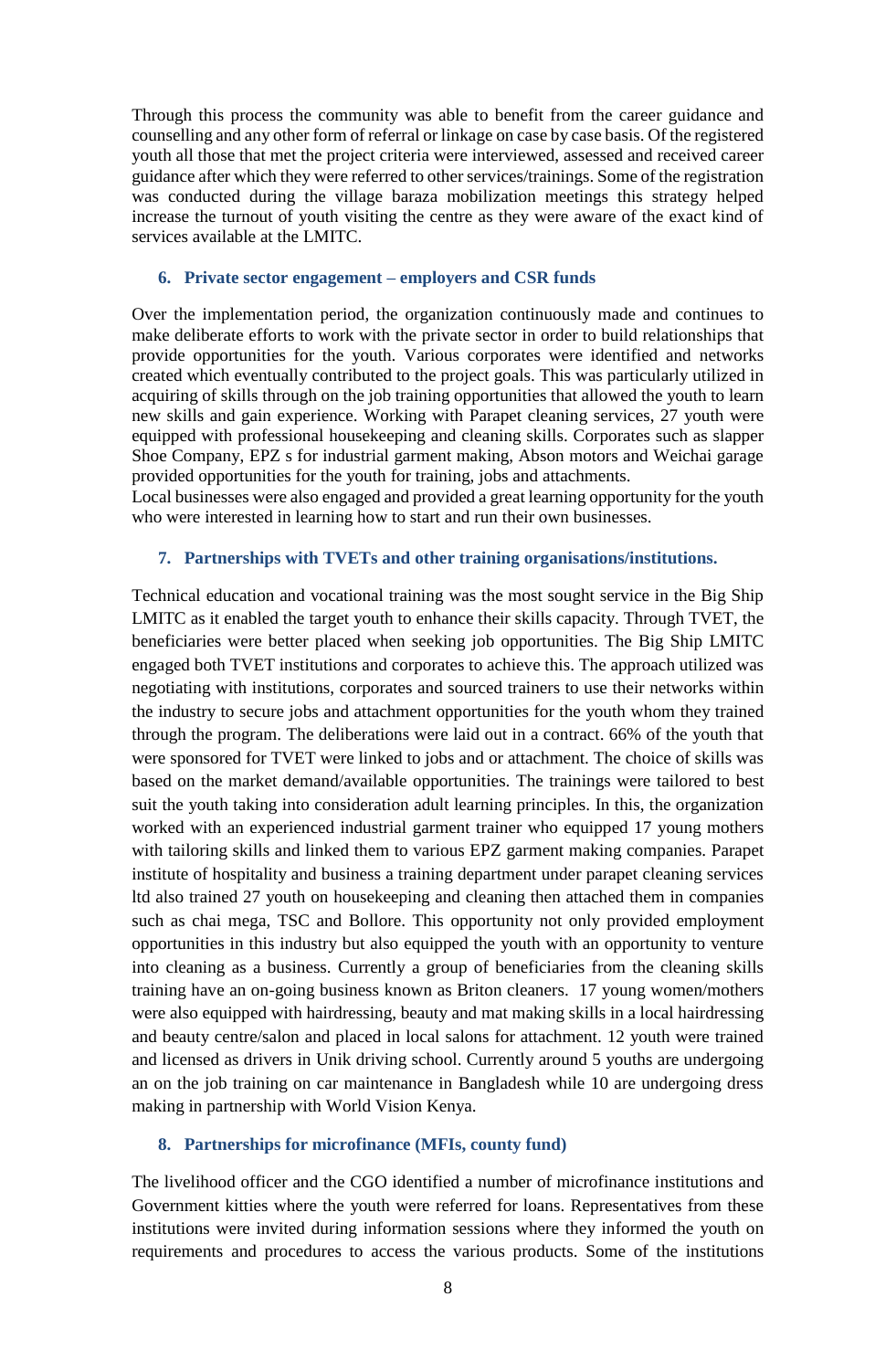include Vision fund, Bank of Africa, youth enterprise fund and Uwezo fund. Through Kuza, the youth groups were also linked to the county revolving fund.

## **9. Community engagement**

With community empowerment as the core of the organization, the LMITC was greatly engaged with the community. At the beginning of the project, a stakeholders meeting and youth information sharing meeting was conducted. Representatives from faith based organizations, civil society, local administration and youth representatives were invited. Community leaders greatly assisted with mobilization of the youth.

## **10. Gender**

A total of 786 out of 1665 female registered in the LMITC throughout the project period. Of these, 305 out of 654 were trained i.e. 47 % of the youth trained were female. The general participation of women and young mothers benefitted from deliberate efforts by the LMITC to reach out to them and encourage them to participate in the trainings. This was made successful with measures taken such as:

- a) Introduction of the young mothers fliers, this encouraged the young mothers and female participants to join the program as they felt included
- b) The young mothers were allowed to come for training with their children; this enabled them to attend the training without fail as they no longer had to worry about finding a babysitter at an extra cost.
- c) Deliberate negotiations were made to make training hours more flexible to allow them time to attend to other responsibilities and participate in the training and skills empowerment.
- d) Sensitization of the men in the community: during mobilization, the men were also encouraged to allow their spouses and female children/siblings to join the program

## <span id="page-8-0"></span>**PROJECT RESULTS**

The Big Ship LMITC centre had several trainings these include: Business skills, career skills, computer packages and computer maintenance. The choices made by the youth were with the guidance of the CGO with the beneficiaries' interests and available opportunities in mind. The beneficiaries of this training mostly gave positive feedback. Life skills training was incorporated in the curriculum in order to help change the mind-set of the youth. Training on how groups are formed was also emphasized on, the organization staff began a group mentoring initiative dabbed *Chama- biashara* that aimed at empowering youth to embrace working as a group in order to access funds from Government kitty's such as the youth fund and Uwezo fund. A total of 654 youth were trained though this period. The organization outsourced training companies such as Kenya Youth business trust, EPTF, Digital Opportunity Trust, Trivor bloom and Camara foundation.

## **1. Business Skills and Enterprise Development and Career skills training**

The youth went through Business skills and enterprise development training. In this training, the participants were taken through Knowledge on business idea generation and development, development of a bankable business plan, Product marketing and resource mobilization strategies, Communication skills, Business types and financing options, Managing business, records keeping, preparing a business plan, personal and career development plan, Write a wining CV and cover letter and finally how to prepare and conduct oneself during an interview.

The training duration was 5 full day or 10 half day sessions. Through this training the youth gained information they needed in order to start and or manage a business. This prepared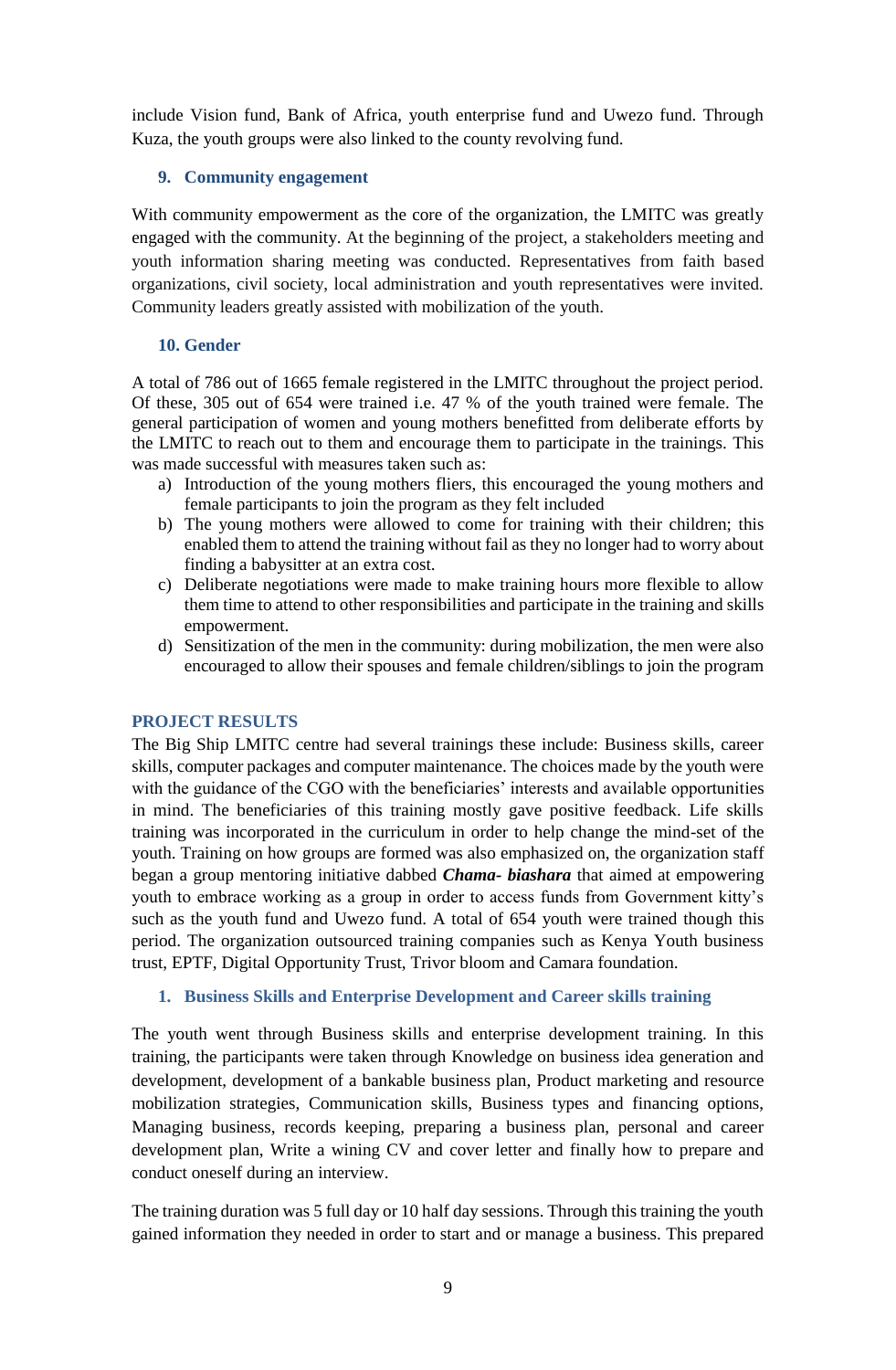them for self-employment. A total of 531 youth successfully completed BSED/CST training. Of these, 282 were male and 249 were female. The merge of the career and business skills training was found necessary as the youth needed either opportunity to help set up the other. Approximately 250 youth of those trained are currently engaged in business.

**Exposure tour:** Some of the beneficiaries in the entrepreneurship skills benefitted from exposure tours which were an eye opener on how entrepreneurs in the Jua Kali sector and agribusiness operated their businesses.

**Entrepreneurship competition event**: A competition event dabbed *"start small and make it happen" was* conducted. The goal was to create a platform where the youth could learn from their peers (the competitors) on how they raised start-up capital and run their businesses. Over 300 youth attended the event and were not only able to watch the presentations but also ask questions. The selected competitors had all set up functional businesses with as little capital, as little as KES 500. A total of 19 youth participated out of which 14 directly benefited from the prize money which they invested in their businesses

## **2. Computer skill builder and maintenance**

Computer skills training and maintenance offered by Camara foundation was introduced to the centre training in order to equip the youth with basic skills of using or fixing a computer. This in turn provided the youth with a skill that gave them an upper hand during job searching. The packages course entailed training on IT concept, File management, open office word processor/spread sheet/presentation and ICT using web browser and email. A total of 107 youth benefited from the 2 weeks skill builder course. Of these, 56 were male and 51 were female. Another course offered under the computer courses was computer maintenance. It entailed PC hardware and maintenance, Linux software administration and networking. A total of 19 youth were benefited from this course, of these 14 were male and 5 were female. This course was conducted for one month duration.

# **3. Technical course (Provide table on specific technical course offered)**

The youth benefitted from the TVET Imarisha Vijana kitty. This includes hairdressing and beauty/mat making, industrial garment making, driving and professional housekeeping and cleaning.

| <b>COURSE</b>                                                                      | <b>DURATION</b> | <b>MALE</b> | <b>FEMALE</b>  | <b>TOTAL</b>   |
|------------------------------------------------------------------------------------|-----------------|-------------|----------------|----------------|
| Industrial garment making                                                          | 6 weeks         |             | 17             | 17             |
| Profession<br>house-keeping<br>and                                                 | 3 weeks         | 15          | 12             | 27             |
| cleaning                                                                           |                 |             |                |                |
| Hair dressing and beauty/mat                                                       | 3 months        | 0           | 15             | 15             |
| making                                                                             |                 |             |                |                |
| Driving                                                                            | 1 month         | 11          |                | 12             |
| Plumbing                                                                           | 3 months        | 15          |                | 16             |
| Computer packages referral                                                         | 2 weeks         | 2           | $\overline{2}$ | $\overline{4}$ |
| Computer maintenance                                                               | 4 weeks         | 3           | $\theta$       | 3              |
| Other courses that the youth benefit from through referral to other youth projects |                 |             |                |                |
| Clearing<br>and                                                                    | 3 months        |             |                | 11             |
| forwarding(CAPYEI)                                                                 |                 |             |                |                |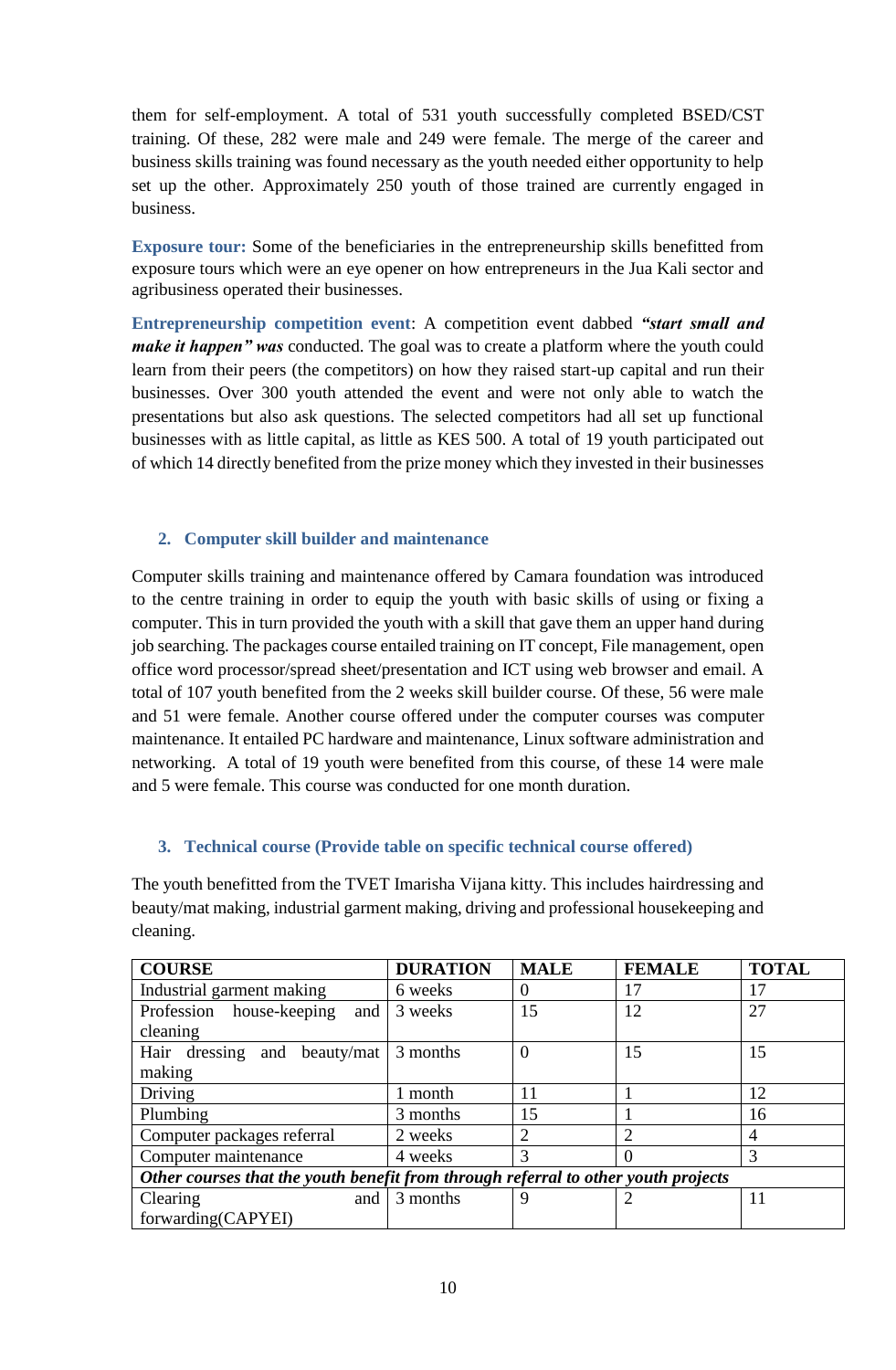| Industrial                                 | garment $\vert$ 3 months | 2             | Q  |     |
|--------------------------------------------|--------------------------|---------------|----|-----|
| making(CAPYEI)                             |                          |               |    |     |
| Hospitality(CAPYEI)                        | 3 months                 |               | 11 | 18  |
| Sales and marketing (Generations)          | 3 months                 | 6             |    | 10  |
| Tailoring and dress<br>making              | 1 year                   |               | 10 |     |
| (World vision .K.)                         |                          |               |    |     |
| Motor bike assembling $(Abson   3 months)$ |                          | $\mathcal{D}$ |    |     |
| Motors)                                    |                          |               |    |     |
| Mechanics (WEICHAI Garage)                 | 3 months                 |               |    |     |
| <b>Total</b>                               |                          | 76            | 84 | 160 |

More youth benefitted from feral to other projects that sponsored the youth a total of 40 (21 male and 19 female) youth benefitted from the CAP youth empowerment project where they were equipped with clearing and forwarding skills, hospitality, industrial garment making and sales & marketing. 10 (4 female and 6 male) youth also benefited from the generations project where they were equipped with sales and marketing skills and linked to jobs in the insurance, banking and retail industries.

A total of 11(10 female and 1 male) youth were sponsored by World Vision Kenya in the star of hope international institute where they are currently undertaking a course in tailoring and dress making.

The plumbing course was conducted by National industrial training authority and overseen by the KUZA skills team. This opportunity was quite helpful as the course was tailored to suit the project beneficiaries.

Other youth are currently undertaking training in Abson motors and WEICHAI garage.

# **4. Mentorship**

Mentorship was conducted by Undugu Mentorship Initiative to guide the youth through the journey of self-empowerment. A total of 210 beneficiaries went through mentorship at the LMITC, of these 99 were female and 111 were male. The youth that acquired TVET skills were also linked to mentors in their area of training, this enabled the youth to learn from the experience and ride on the networks of their mentors. It was evident that the youth that took up mentorship had clear plans and goal and at least 50% of them had taken initiative to find a job or start a business

# **5. Links to finance for micro entrepreneurs**

All the 531 Youth that went through the business skills and enterprise development training/CST were exposed/informed of prospective financiers through information sessions that were conducted after the trainings. Microfinance institutions such as vision fund, hazina, youth enterprise development fund , women enterprise fund, affirmative action fund county revolving fund and Kenya youth business trust. 40 youth were individually linked to vision fund and KYBT. However they were not able to meet the required procedures such as finding a guarantor, contributing a certain percentage in form of savings before they could access the loans, pitching their business plans to the board among others, most youth were not able to complete the process and felt it was tedious those that completed lacked the guarantors to help them secure the loans thus making it difficult for them to get loans. The organization began a group mentoring program known as "*Chama – biashara*" to encourage the youth to come together in groups in order to access financing through the provisional government kitties. Through this initiative a total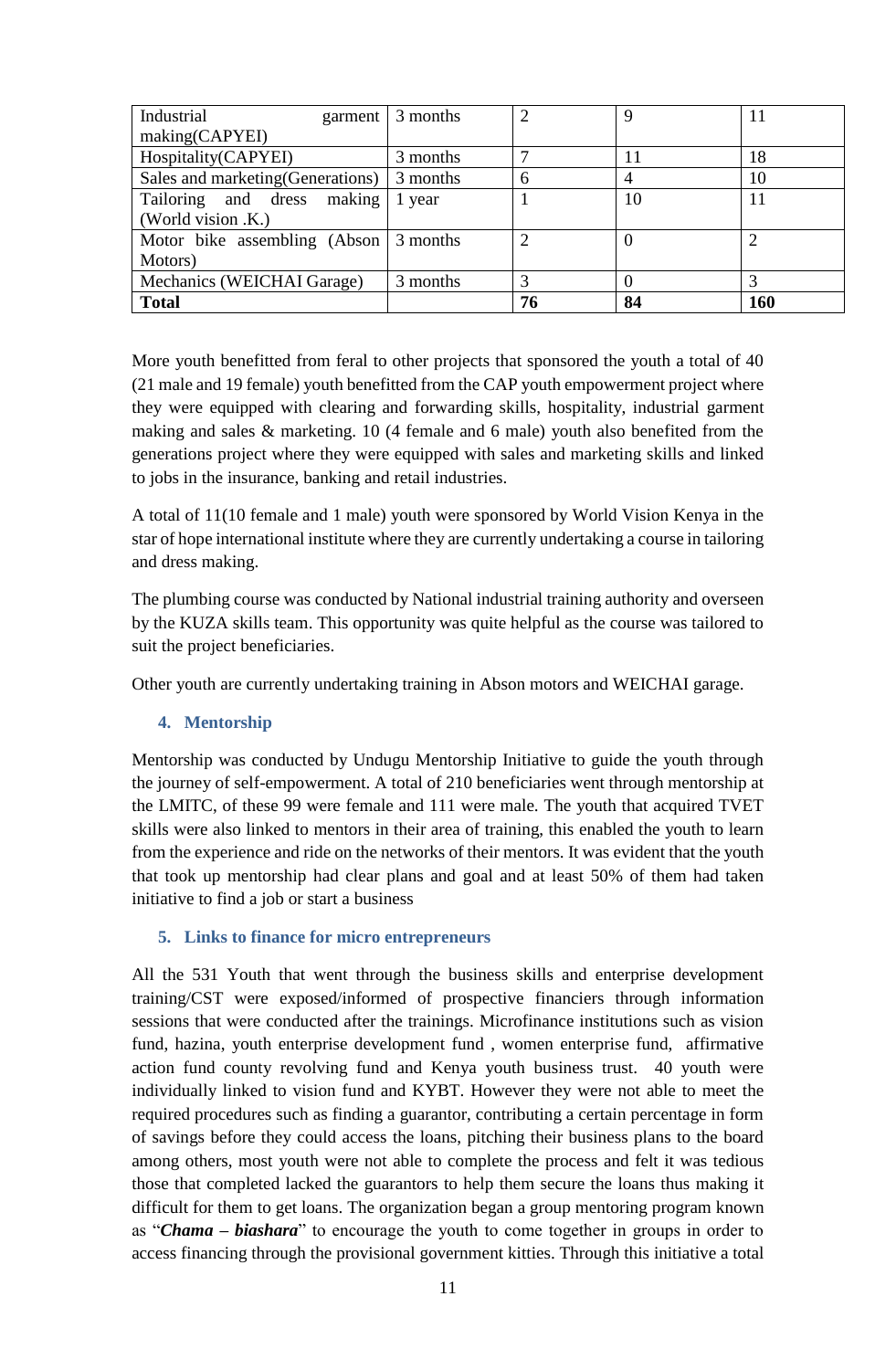of 13 youth groups of not less than 10 youth each were formed and the youth were guided on the process of forming and registering groups, AGPO compliance and finally a group business plan for those that wanted to do group business. Approximately 110 youth were linked to UWEZO fund, Youth enterprise fund, women enterprise fund, county revolving fund and affirmative action. However, none of the groups was successful in getting the group loans. A total of 150 youth were linked to microfinance institution directly either as individuals or groups. The groups include, Amkeni, Mchipuko, Darajani,Tujijenge, Okoa, Briton, Blackstars, Ocean seals, chemichemi, Usanifu and Rise up youth group.

## **6. Links to employment opportunities**

The Big Ship LMITC centre saw 218 youth linked to areas of attachment and employment after training. The beneficiaries of this service were able to gain experience and skills. The challenges were quite diverse as most youth were not able to take up unpaid attachments. Given their socio-economic status, others preferred to find any casual job that would give them some money to cater for their daily basic needs. Employers were also hesitant to take in unskilled youth for these opportunities. The LMITC adopted a strategy to work with the trainers especially under TVET to seek opportunities for attachment in various industries.75% of the youth that went through TVET were able to gain attachment.

# <span id="page-11-0"></span>**PROJECT IMPACT**

 $\triangleright$  Jobs creation

The beneficiaries were transformed and informed through the trainings they received at the centre. They acquired skills, exposure and support that led to capacity change which was demonstrated in their determination to apply the self-employment skills acquired to take up opportunities around them. A total of 252 youth out of 654 youth began/ran small businesses. They reported to have had a better understanding on record keeping, attracting and retaining customers, the importance of market research and business planning. The nature of businesses ranged from service provision such as garbage collection, hairdressing and beauty, selling of clothes, grocery kiosks, digital marketing, food vending, water vending among others. The youth were more confident in their businesses and taking charge of their future.

Through direct linkages, referrals and sharing of information on available opportunities via sms texts 136 youth gained jobs. 82 youth gained attachment placement. Some of the employers companies included,

| <b>Opportunity</b>      | <b>Male</b> | <b>Female</b> | <b>Total</b> | % of total trained |
|-------------------------|-------------|---------------|--------------|--------------------|
| Self employed           | 121         | 131           | 252          | 39%                |
| Gained employment       | 72          | 64            | 136          | 21%                |
| Attachments/Internships | 43          | 39            | 82           | 13%                |

# $\triangleright$  Social impact

The project was able to provide exposure through the various activities such as mentorship, training attachments to all the beneficiaries. This provided a great sense of ability to take charge of their lives among most of the participants. It also provided an increase in income for households through self-employment and employment attained by the youth. Through the young mothers' inclusion strategies, the project created a sense of inclusion for the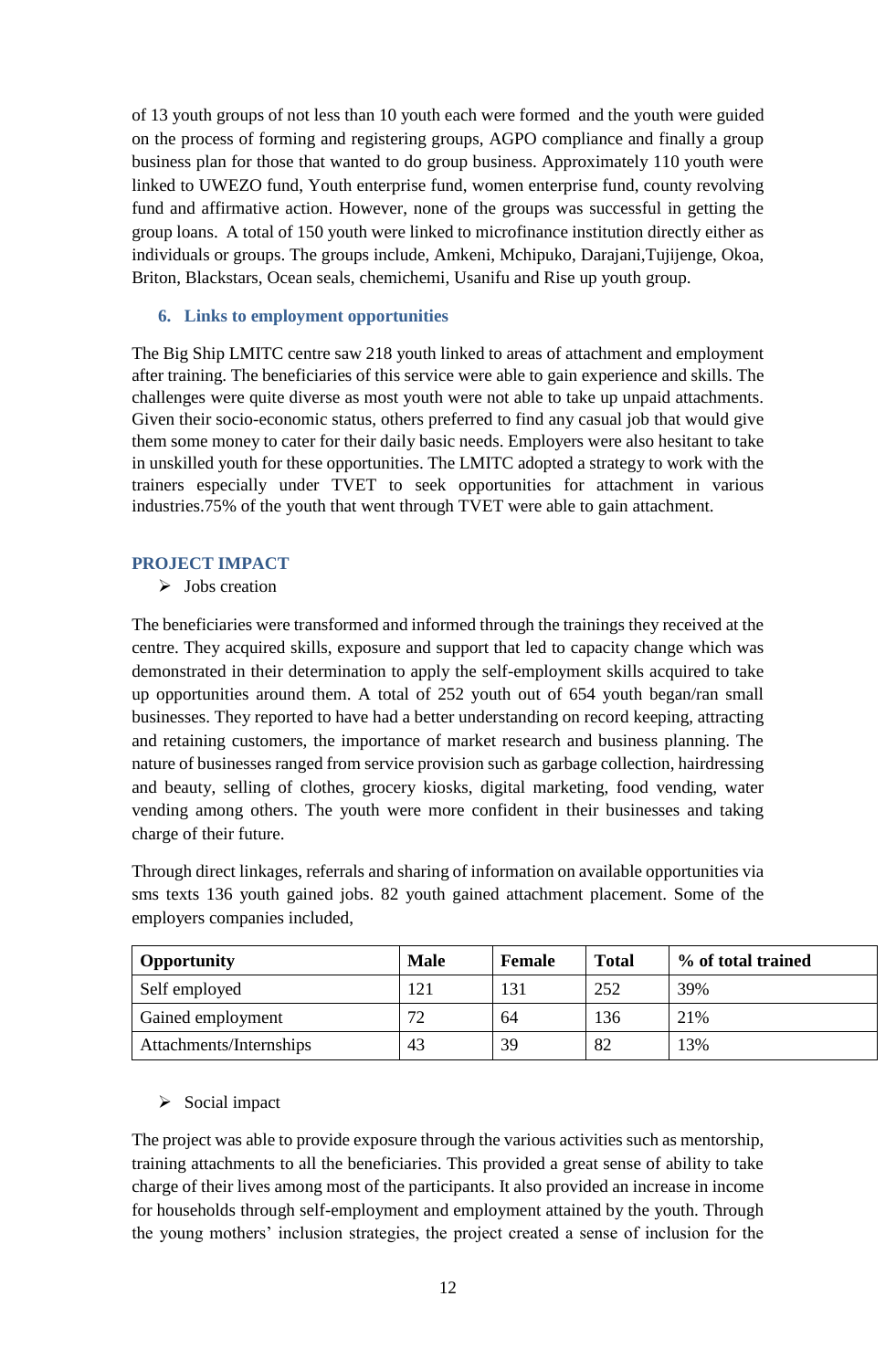young women and mothers. The provision of the skills and training also preoccupied the youth hence reducing the sense of idleness. Continuous referral to opportunities which was and still is conducted to the youth via sms creates a link between the youth and available opportunities for employment. The negative impact can be associated with the sense of over dependence among the youth who expect financial support to take up opportunities.

 $\triangleright$  Summary of Results (table)

*Provide figures and compare the extent to which Program activities met the set quarterly targets*

| $\mu$ $\mu$ $\mu$                      |               |             |              |
|----------------------------------------|---------------|-------------|--------------|
| <b>Activity</b>                        | No. of female | No. of male | <b>Total</b> |
| Mobilization youth reach out           |               |             | 3000         |
| Registration of youth/Walk ins         | 782           | 883         | 1665         |
| Trainings BSED/CST                     | 249           | 282         | 531          |
| Computer maintenance                   | 5             | 11          | 16           |
| Computer skills                        | 51            | 56          | 107          |
| Attachments /internship/apprenticeship | 39            | 43          | 82           |
| Job linkages/ gained employment        | 64            | 72          | 136          |
| Self-employed                          | 131           | 121         | 252          |
| Financial linkage                      |               |             | 170          |
| Mentoring                              | 99            | 111         | 210          |
| Number of beneficiaries sent to TVET   |               |             |              |
| under project sponsorship              | 48            | 46          | 94           |
| Number of beneficiaries who have       |               |             |              |
| benefited from TVET from referral to   |               |             |              |
| other projects                         | 36            | 30          | 66           |

# <span id="page-12-0"></span>**CHALLENGES**

- a) **Poor attitude and lack of commitment**: The attitude of dependence among the youth and the general lack of commitment of youth towards the opportunities presented to them.
- b) **Underlying socie- economic and cultural issues**: there were instances where youth could not take up opportunities due to lack of financial facilitation. There were also instances where the spouses were not willing to allow/support their wives to participate in the program. Some parents also felt allowing their girls to attend the training exposed them to immorality.
- c) **Lack of adequate facilitation to accommodate the disabled**: it was hard to reach out the disabled as they required special kind of training like sign interpreters and brails whose provision was not in the budget.
- d) **Absence of ownership towards the project:** Some of the member of the community and the youth generally felt that the centre was not fit for them. This was especially evident with the semi illiterate and primary school drop outs.
- e) The absence of the support livelihood officer/Lack of adequate personnel to support the services of the centre: there was need to have an actively supportive and available assistant on full time role to help with the centre activities. This also hindered linkages and monitoring.
- f) Increase in demand for centre services created a greater workload in managing the database. The process was time consuming hence taking up time for efficient provision of other services such as linkages